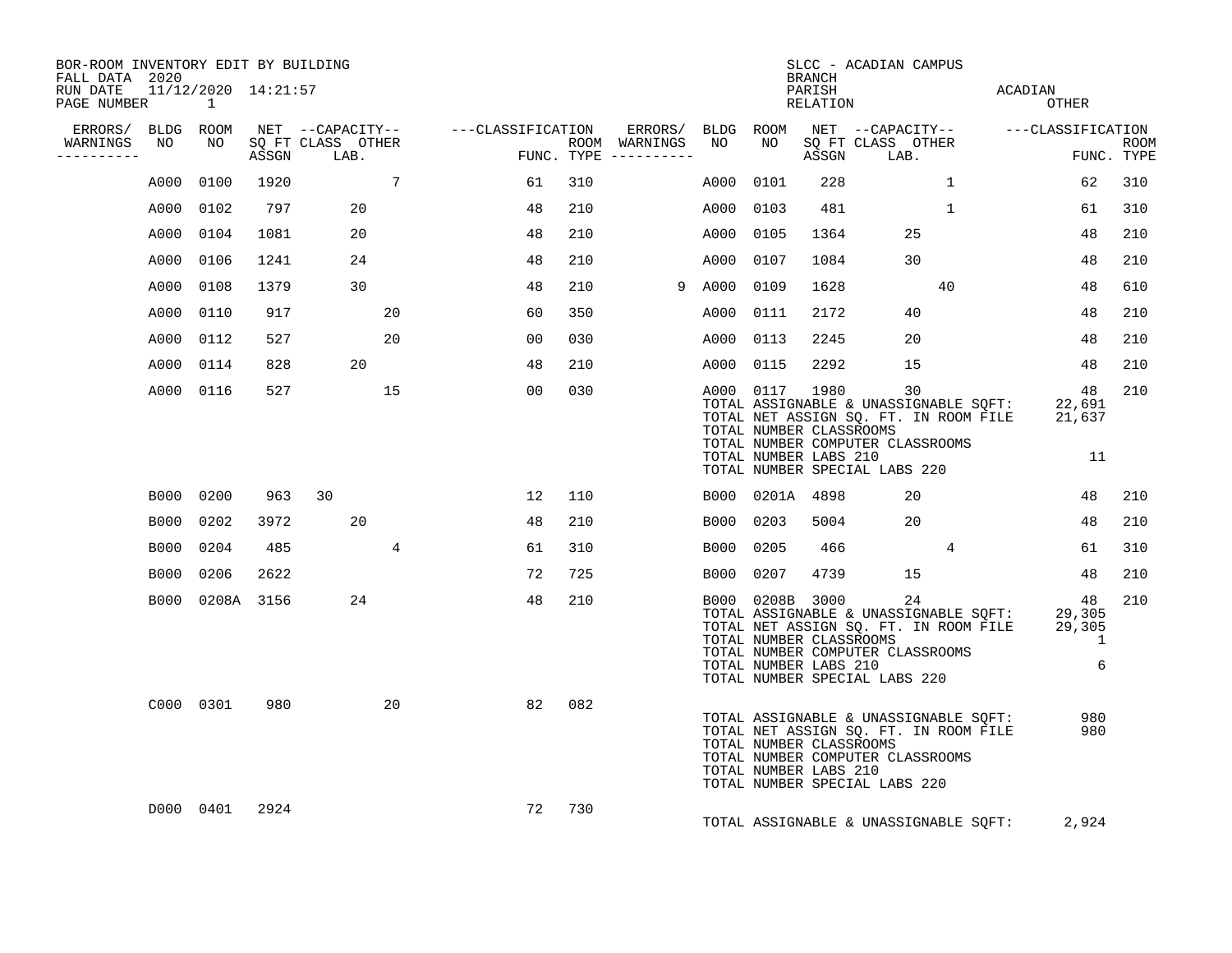| BOR-ROOM INVENTORY EDIT BY BUILDING |      |      |                     |                   |                     |          |      |                         |          |                               | SLCC - ACADIAN CAMPUS                 |                   |      |
|-------------------------------------|------|------|---------------------|-------------------|---------------------|----------|------|-------------------------|----------|-------------------------------|---------------------------------------|-------------------|------|
| FALL DATA                           | 2020 |      |                     |                   |                     |          |      |                         | BRANCH   |                               |                                       |                   |      |
| RUN DATE                            |      |      | 11/12/2020 14:21:57 |                   |                     |          |      |                         | PARISH   |                               |                                       | ACADIAN           |      |
| PAGE NUMBER                         |      |      |                     |                   |                     |          |      |                         | RELATION |                               |                                       | OTHER             |      |
| ERRORS/                             | BLDG | ROOM | NET                 | --CAPACITY--      | ---CLASSIFICATION   | ERRORS/  | BLDG | ROOM                    | NET      | --CAPACITY--                  |                                       | ---CLASSIFICATION |      |
| WARNINGS                            | NO   | NO   |                     | SO FT CLASS OTHER | ROOM                | WARNINGS | NO   | NO.                     |          | SO FT CLASS                   | OTHER                                 |                   | ROOM |
|                                     |      |      | ASSGN               | LAB.              | FUNC. TYPE $------$ |          |      |                         | ASSGN    | LAB.                          |                                       | FUNC. TYPE        |      |
|                                     |      |      |                     |                   |                     |          |      |                         |          |                               | TOTAL NET ASSIGN SO. FT. IN ROOM FILE | 2,924             |      |
|                                     |      |      |                     |                   |                     |          |      | TOTAL NUMBER CLASSROOMS |          |                               |                                       |                   |      |
|                                     |      |      |                     |                   |                     |          |      |                         |          |                               | TOTAL NUMBER COMPUTER CLASSROOMS      |                   |      |
|                                     |      |      |                     |                   |                     |          |      | TOTAL NUMBER LABS 210   |          |                               |                                       |                   |      |
|                                     |      |      |                     |                   |                     |          |      |                         |          | TOTAL NUMBER SPECIAL LABS 220 |                                       |                   |      |